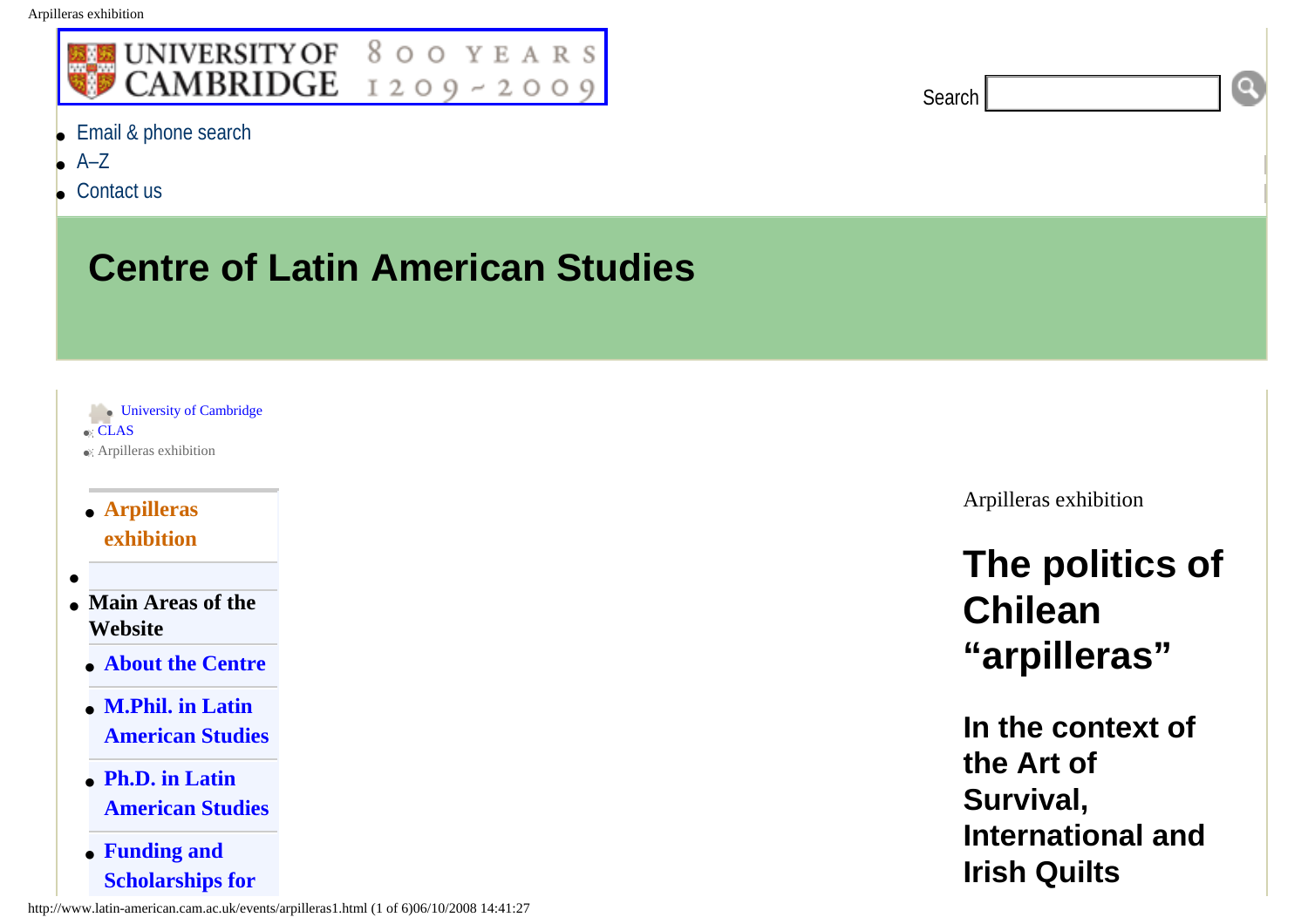**[Postgraduate](http://www.latin-american.cam.ac.uk/study/funding/) [Study](http://www.latin-american.cam.ac.uk/study/funding/)**

- **[Research](http://www.latin-american.cam.ac.uk/research/) [Facilities](http://www.latin-american.cam.ac.uk/research/)**
- **[Events](http://www.latin-american.cam.ac.uk/events/)**
- **[Library](http://www.latin-american.cam.ac.uk/library/)**

**Exhibition held recently in Northern Ireland** 

**INTRODUCTORY TALK AND OPENING OF THE EXHIBITION BY ROBERTA BACIC, CURATOR** 

**THURSDAY OCTOBER 23RD 6PM** 

**Refreshments & live music ALL WELCOME** 

*Arpilleras* (pronounced ar-peeair-ahs) are three-dimensional appliqué textiles of Latin America. *Arpilleras* is actually from the Chilean tradition, an old regional pictorial appliqué technique from Isla Negra on the coast of Chile, whereby rags were used to create images and then embroidered on large pieces of cloth. Initially Hessian, or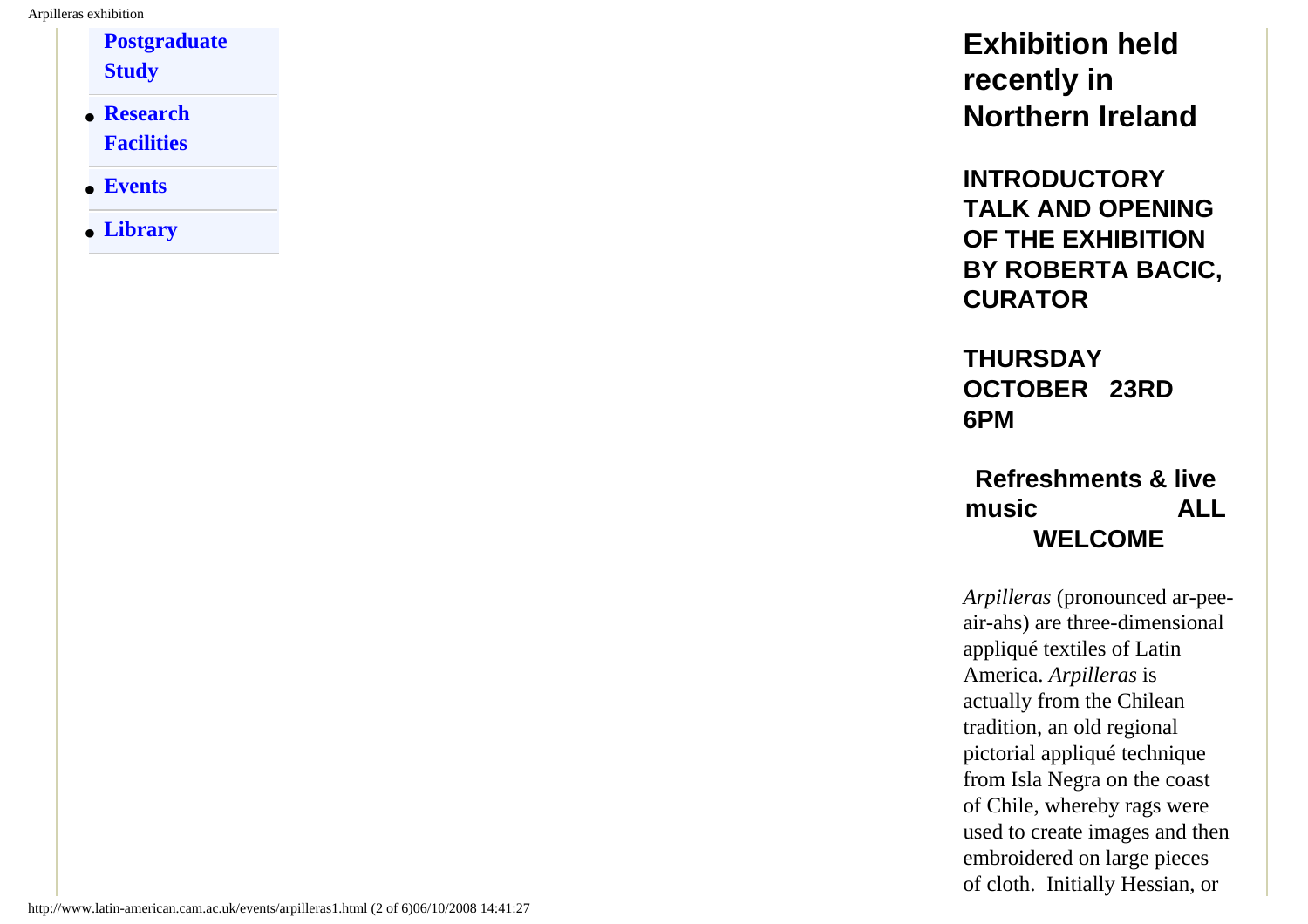in Spanish *arpillera*, was used as their backing, and that then became the name for this particular type of quilt. Generally they are known as quilts or wall hangings. They are considered contemporary craft. Sometimes small dolls were made and added to make the three dimensional effect.

After the military coup in 1973, which introduced the Pinochet regime, the Association of Relatives of the Disappeared in Chile began to make *arpilleras.* They were handcrafted, using scraps of materials collected by women or donated by the churches in Chile. They tell their stories and support their families. They were also made by women political prisoners, either while inside prisons or when released. They used them to camouflage notes sent to the world outside, to people who would denounce what was happening at national or international levels or people who could act on their behalf to either assist them in their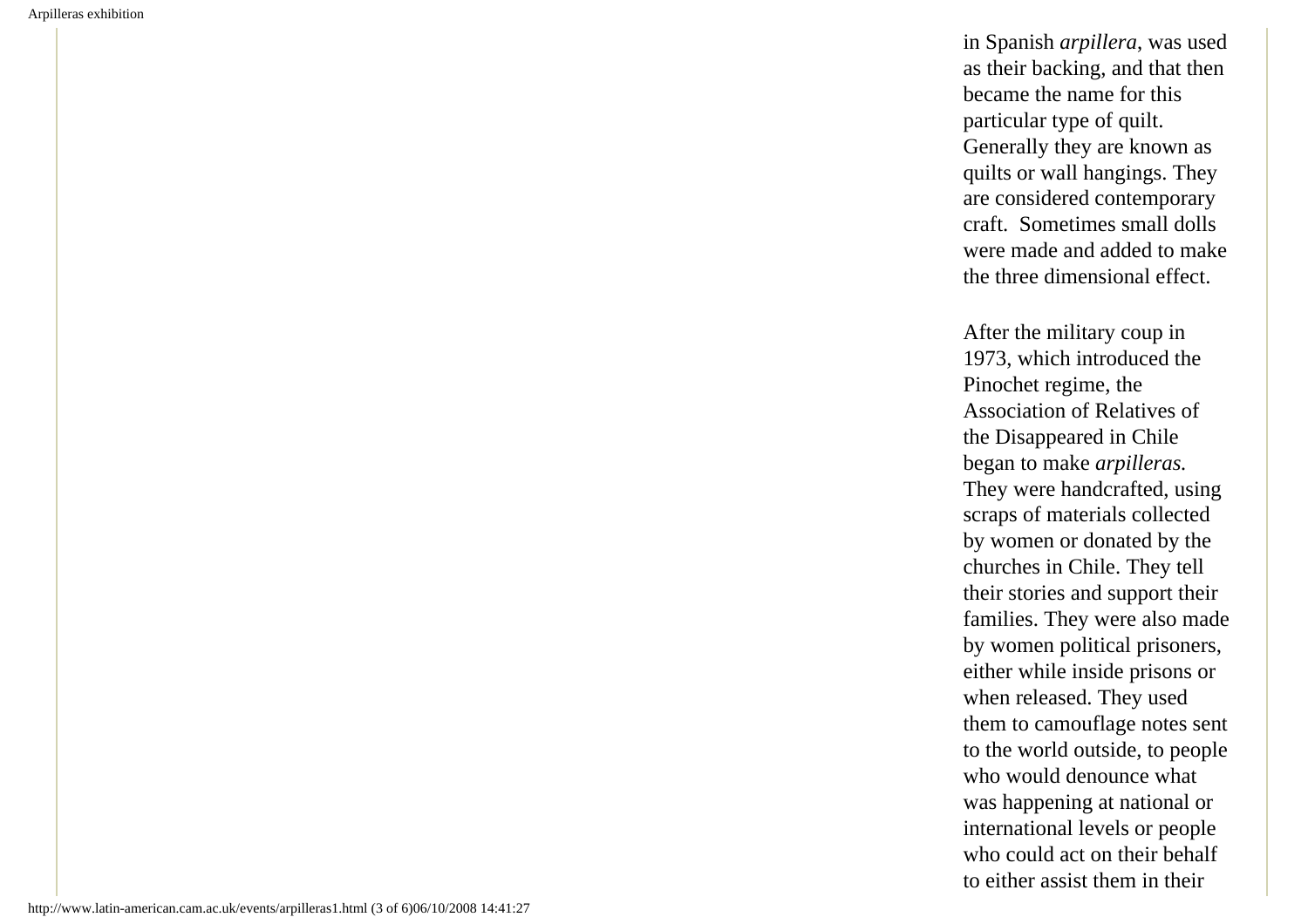different needs or would be able to pass on messages to their dear ones. Even the most suspicious guards in jails did not think to check the appliquéd pictures for messages, since sewing was seen as inconsequential 'women's work'. Nor did other people recognise the power they could have when denouncing what was really happening and was otherwise denied by the government authorities and ignored by most of society.

Chilean women found refuge in the Vicariate of Solidarity organized by the Catholic Church. In dark basements and other secret meeting rooms in churches, NGOs and other solidarity places, mothers, wives, lovers, friends, daughters and sisters began to design and sew together in order to capture their common tales of torture, of pain and love and save them from oblivion. Part of the church and a network of solidarity people smuggled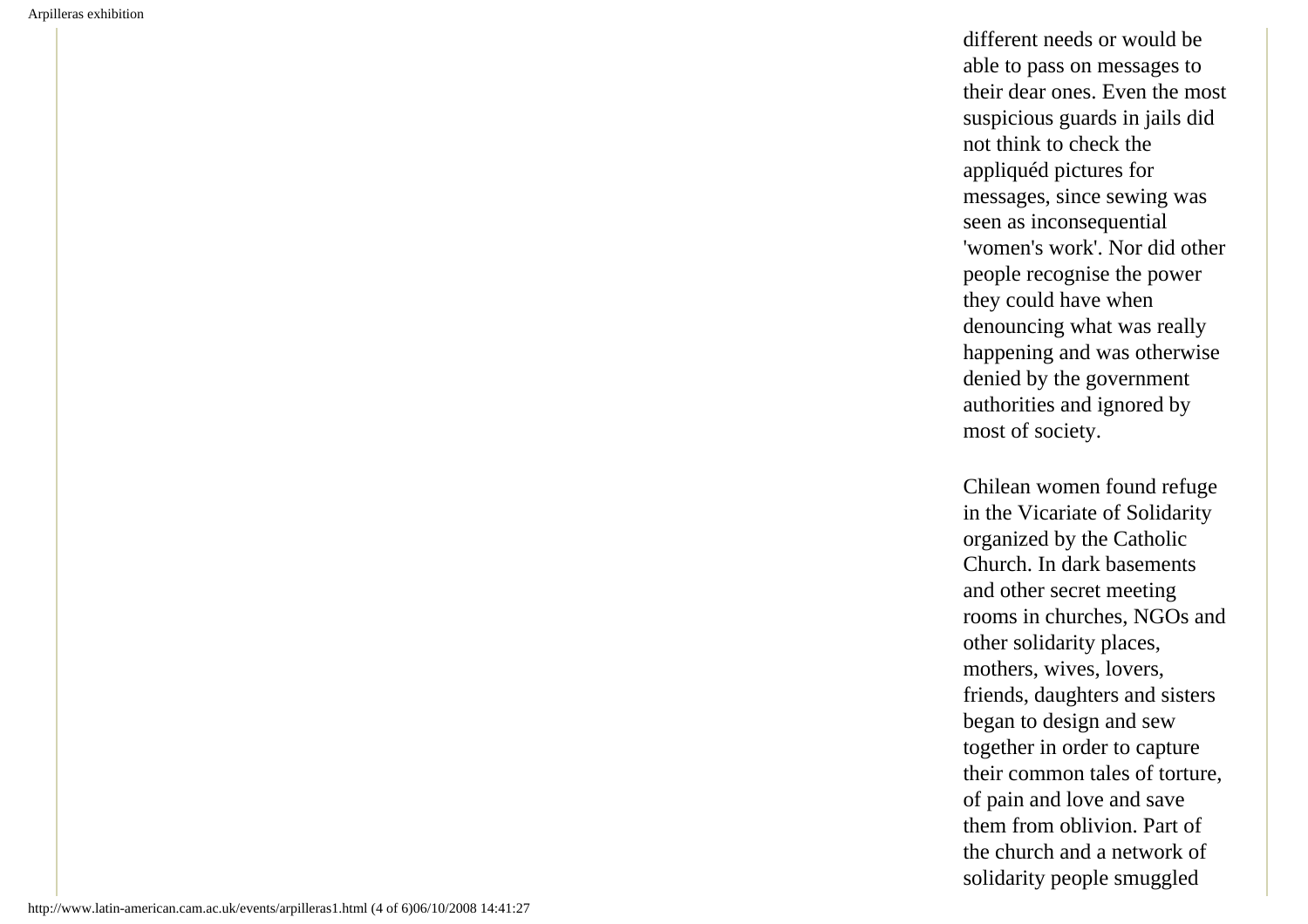*arpilleras* out of Chile and so the world – and the ones who listened - came to know more about the oppressive, unjust and bloody life under the dictatorship. They were often bought as a way to support the struggle, including some of the ones you see in this display.

In the *arpilleras* are elements such as photos, images, and names of the missing and sewn words and expressions such as "¿D•nde están?" (Where are they?) The tapestries often have a "relief" quality and are far from twodimensional pictures. The scrap material and stitching that ultimately create the simple and clear lines and forms of the figures and motifs depicted on these *arpilleras* allow the viewer to perceive the determination of these Chilean craft women. These *arpilleras* have served as testimony to the tenacity and strength of these Chilean women in their determined struggle for truth and justice